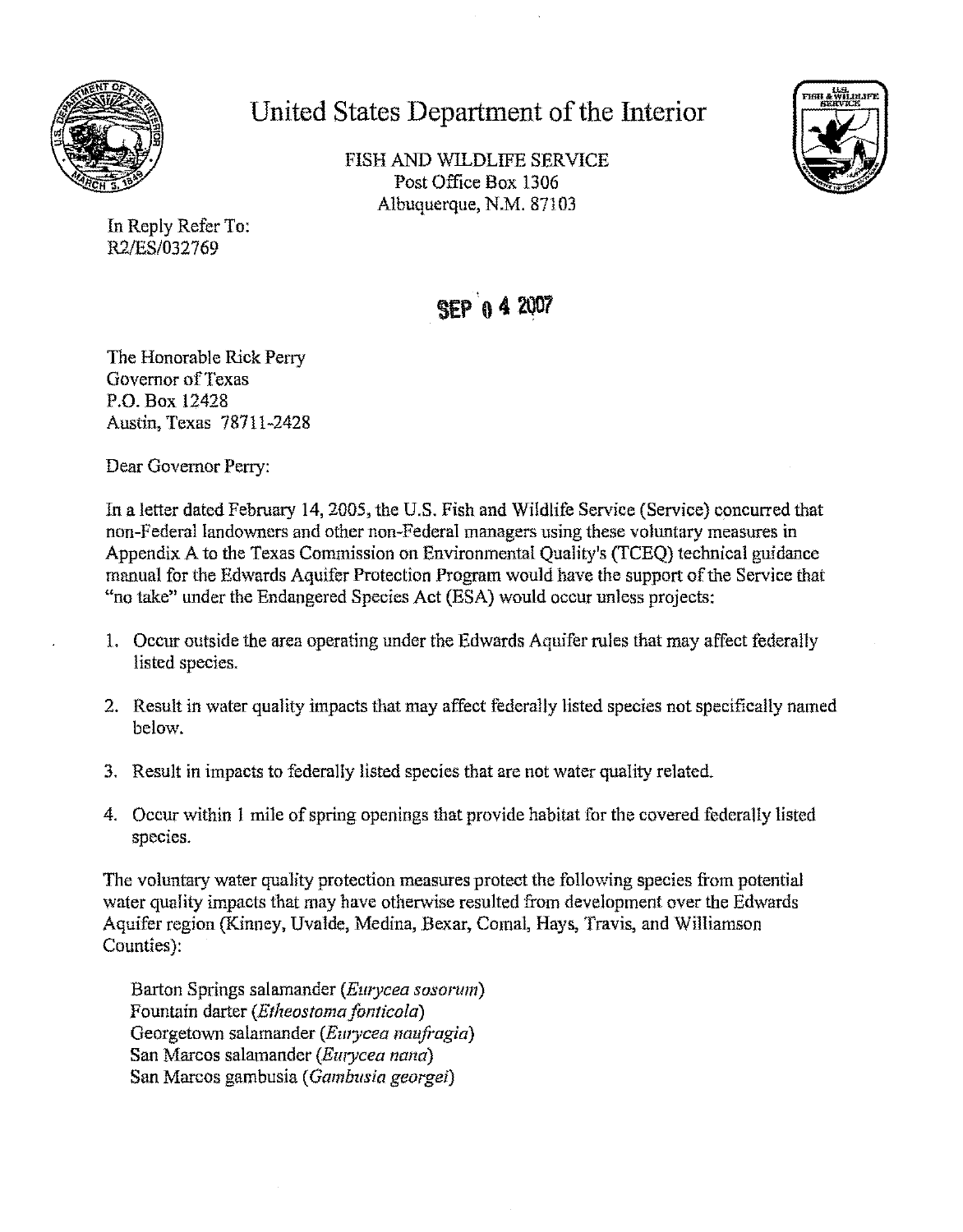## The Honorable Rick Perry 2

Our concurrence was not a delegation of the Service's responsibilities under the ESA, but rather an acknowledgment that the TCEQ rules address known threats to the identified species. TCEQ and the Service share the goal of protecting the quality of Edwards Aquifer water for both human and biological needs. Listed species serve as indicators of water quality for both species and human uses. The voluntary water quality protection measures reflect our common goals while satisfying the regulatory missions of both the State of Texas and the Service. The Service is committed to continued collaboration with TCEQ in a monitoring and adaptive management program. Staff from the Service and TCEQ are currently monitoring Edwards Aquifer water quality, and in some cases, biological resources, using all available data. This information will be shared and used for trend analyses. My understanding is that if the analysis of Edwards Aquifer monitoring information indicates water quality degradation that may impact the aforementioned species, then TCEQ and the Service would meet to evaluate the causes and, if necessary, take additional actions. This adaptive management program assures that the optional technical guidance measures ( applied in conjunction with Edwards Rules) will protect listed species.

The Service approves proposed changes to TCEQ's Appendix A of the Edwards Aquifer Rules. All the proposed changes are minor modifications/clarifications of the original Appendix A or changes that will provide protection at least equivalent to that in the original document. The proposed changes:

- 1. Clarify in the Introduction where TCEQ has the authority to review plans and provide clear guidance as to types of plans subject to review and when Service review will be necessary.
- 2. Clarify that variances to the measures provided in Appendix A cannot be approved by TCEQ under the concurrence.
- 3. Highlight that geological assessments are required in the contributing zone.
- 4. Modify language to clarify roads for which hazardous material traps are required.
- 5. Provide guidance on the management of sensitive features discovered during construction activities other than utility trenching (already included).
- 6. Highlight inspection requirements for sewers and storm drains.
- 7. Clarify that disturbance of stream buffers is not consistent with "no take" concurrence under Appendix A.
- 8. Define "larger, rural lot subdivision."
- 9. Clarify the mechanism and timing of legal documents to prevent alteration of buffer areas located within lot lines.
- 10. Improve readability of some figures in the document.
- 11. Clarify "non-exempt" water bodies for flow control discharge requirements in Section 5.